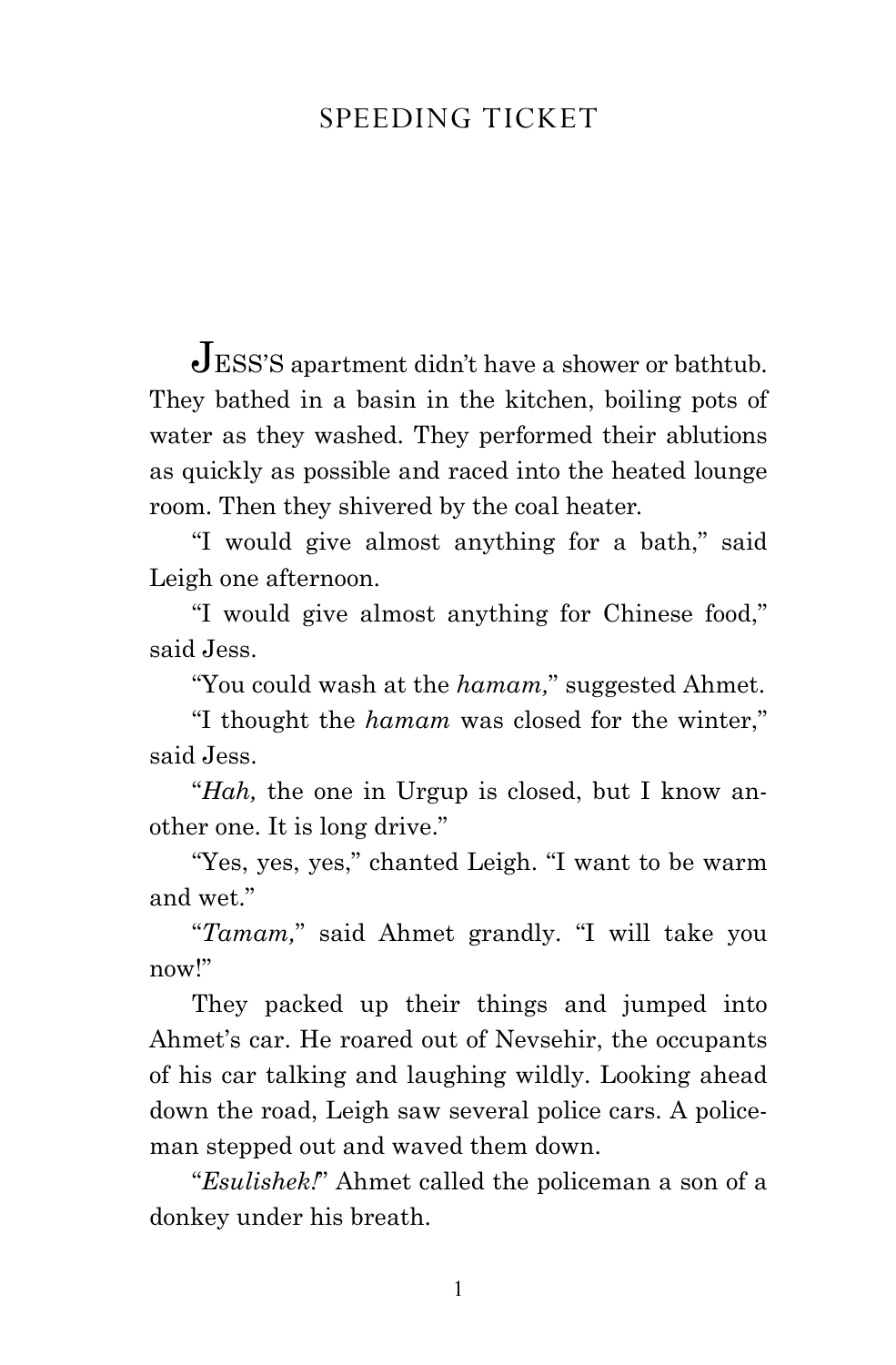"I really don't think you were speeding," said Leigh. She'd been watching the speedometer. "Besides, he doesn't have a radar gun."

"They don't have those here," said Jess. "The police just eye it."

"You're kidding me!"

"Nope."

The policeman came over to the car. He carried on a loud conversation in Turkish with the men. The women were asked for their passports. Leigh pulled hers out, but Jess had left hers at home. This presented a problem. The policeman went back to his car, and Jess and Ismail went with him.

Ahmet was angry. "Girls! They had no reason to stop us. Look at all the other cars going by. They are not stopping them."

"What did they say?" asked Leigh.

"He says we were speeding, but there is never proof. I was not speeding! He stopped us because he saw a white woman in the front seat. Then, did you see? He asked me a lot of questions because he can see from my license plate I am Kurdish. He looked at your passport. Now Jess must to go to police station because she doesn't have hers. But did you see him look at Ismail's identity card? No. Because Ismail is Turkish."

The policeman came back to Ahmet's car and said something.

"*Siktirgit!*" Ahmet swore and squealed the tires as he turned and gunned up behind the police car. "Now we must to go to station to get the ticket."

"Can't they do that here?"

"They can't do anything, these girls."

The police station was a white crumbling building. They filed up the wide front steps inside and followed two officers to a plain room. It contained two desks facing each other. An ancient typewriter sat on each desk, separated by a row of chairs. They sat down. One officer sat at one of the typewriters. Ahmet's anger was not apparent as he chatted easily with the police. Tea was served by a teenaged boy, and the men lit *sigaras*. The women were not offered a smoke.

The officer took two pieces of carbon and three pieces of paper out of the desk. He sorted them deliberately, and then slowly rolled them into the typewriter. He asked for Ahmet's identification and with one finger began to peck at the typewriter.

Jess raised her eyebrow at Leigh. She bit her tongue in reply. She hadn't seen carbon paper in years.

"He is doing report," explained Ahmet.

The officer required thirty minutes to write the half page report. Then he sent Ismail and Jess with an escort to pick up Jess's passport and marriage license at the house.

Ismail took Ahmet's car, and the policeman got into the passenger seat. Ismail didn't have his driver's license yet, but he didn't mention it to the policeman. He turned the key and thanked *Allah* that it started. Ahmet's Renault sometimes required a push to get going.

Ismail turned onto the main street and immediately wanted out of the busy traffic. He hadn't had much practice driving. Impulsively, he turned onto the next side street and found himself going the wrong way down a one-way street.